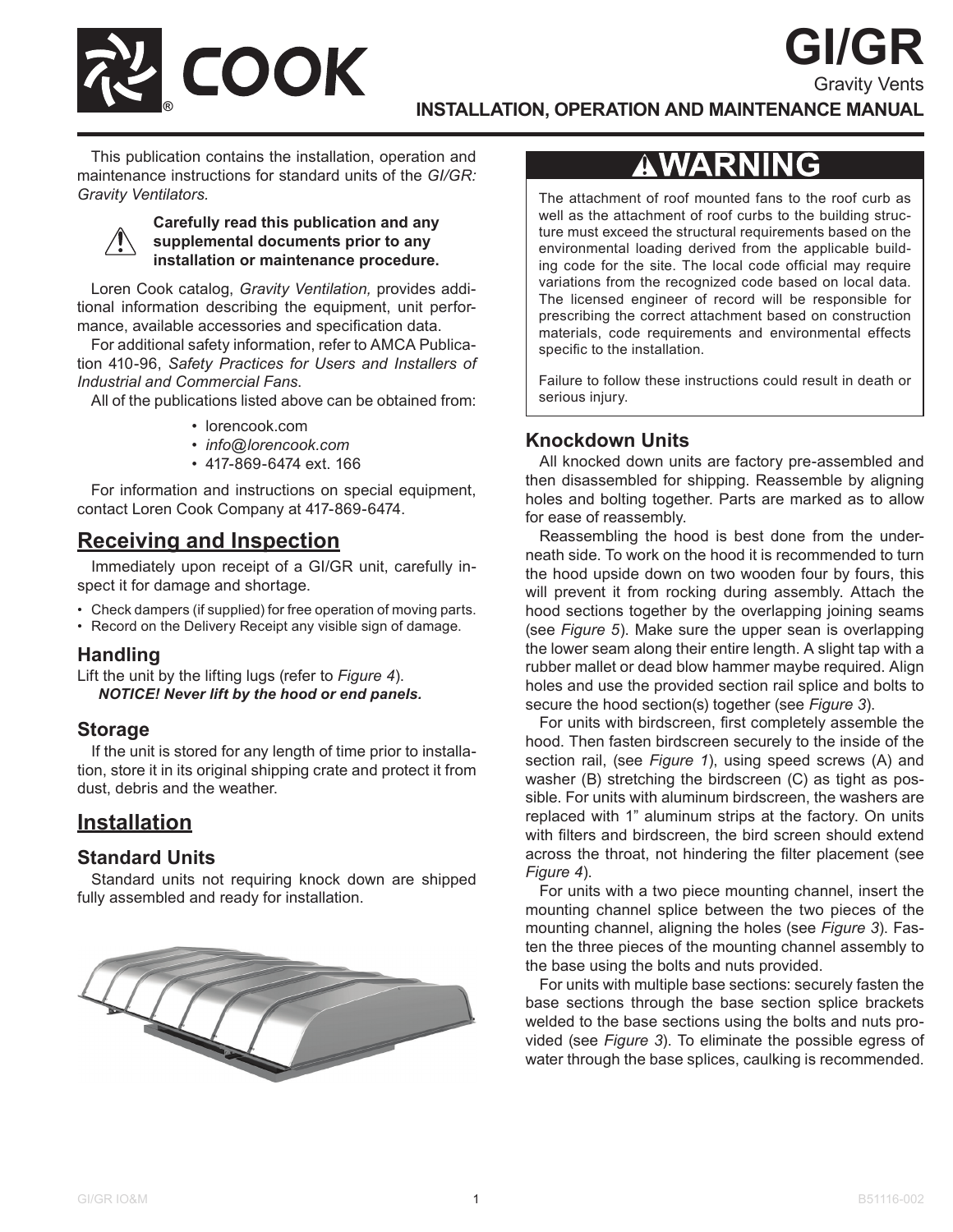To attach the base and hood sections: set the assembled hood on the assembled base, aligning the mounting bracket holes with the holes in the section rails. Units with support angles require the support angles to be bolted to the base, using the bolts and nuts provided.





### **Maintenance**

### **Hood Access**

To access the throat of the unit, take the entire hood off by removing the bolts and attaching the mounting bracket to the mounting channels (see *Figure 4*). GR units with less than a 73" throat length and GI units with less than a 61" throat length can be hinged. Hinging is accomplished by removing the bolts on one side and loosening the two bolts (refer to *Figure 2*) on the other side. Care should be taken when hinging the hood, especially in high wind conditions.



### **Filters**

Filters are installed between the base and the hood panels (see *Figure 4*). The filters should come in two sizes. One size fits between the end panel and the base. The other size is mounted between the base and the section rail. Filter inspection and cleaning intervals can vary from once a week to twice per year depending on contaminant present and acceptable pressure drops across the filter. Under most conditions filters may be cleaned with hot water and a mild soap solution (such as dish washing liquid) or steam. Some caustic cleaners will damage the filter. If in doubt, please consult the factory for a compatibility list. High pressure spray washers should be limited to 2,000 PSI operating pressure. Every attempt should be made to remove the contaminants from the filter in a "backwash" flow (NOTE: airflow arrow on the filter frame). Once the filter is dry, it may be returned to the appropriate filter racks in the same orientation (airflow direction) as they were removed.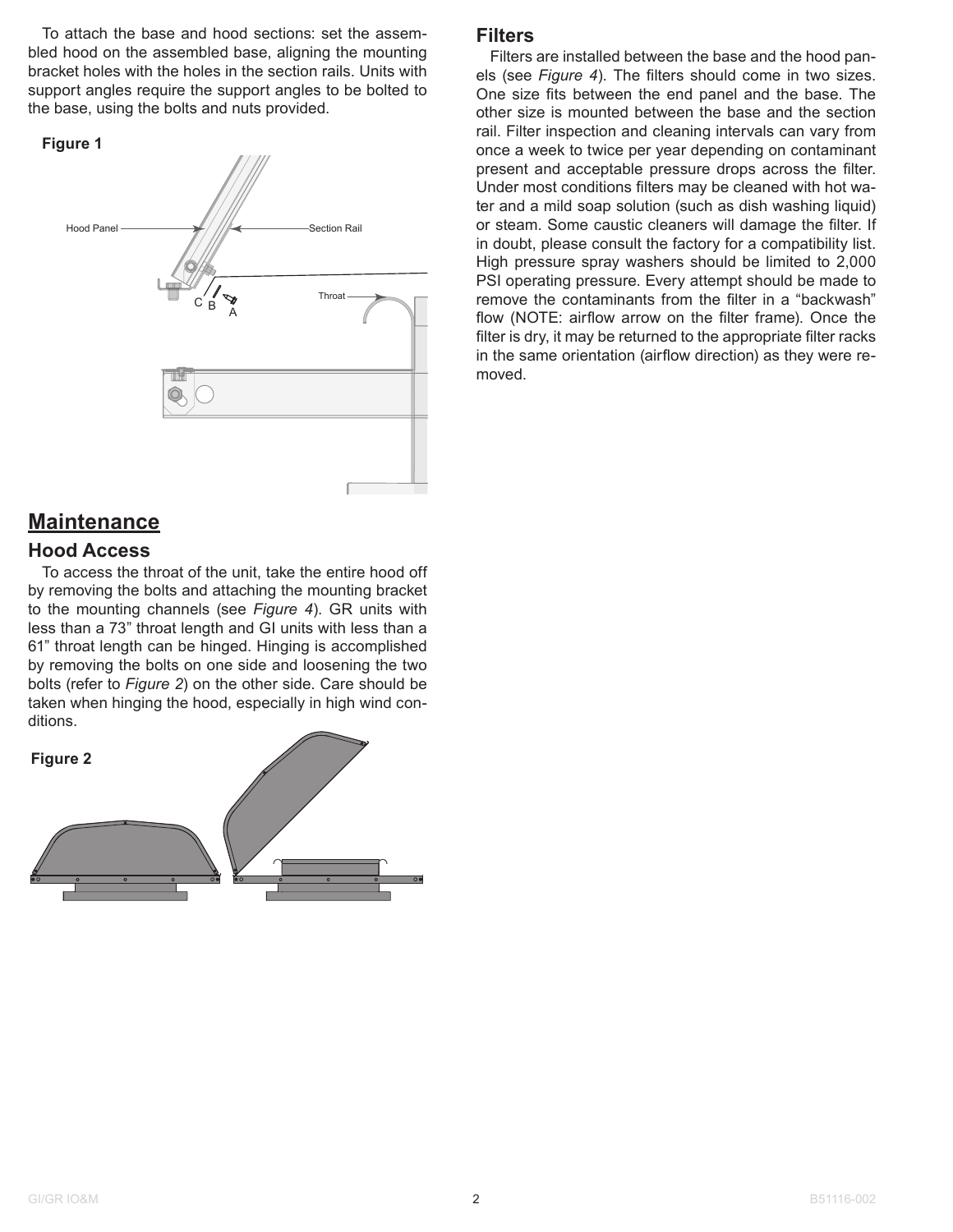